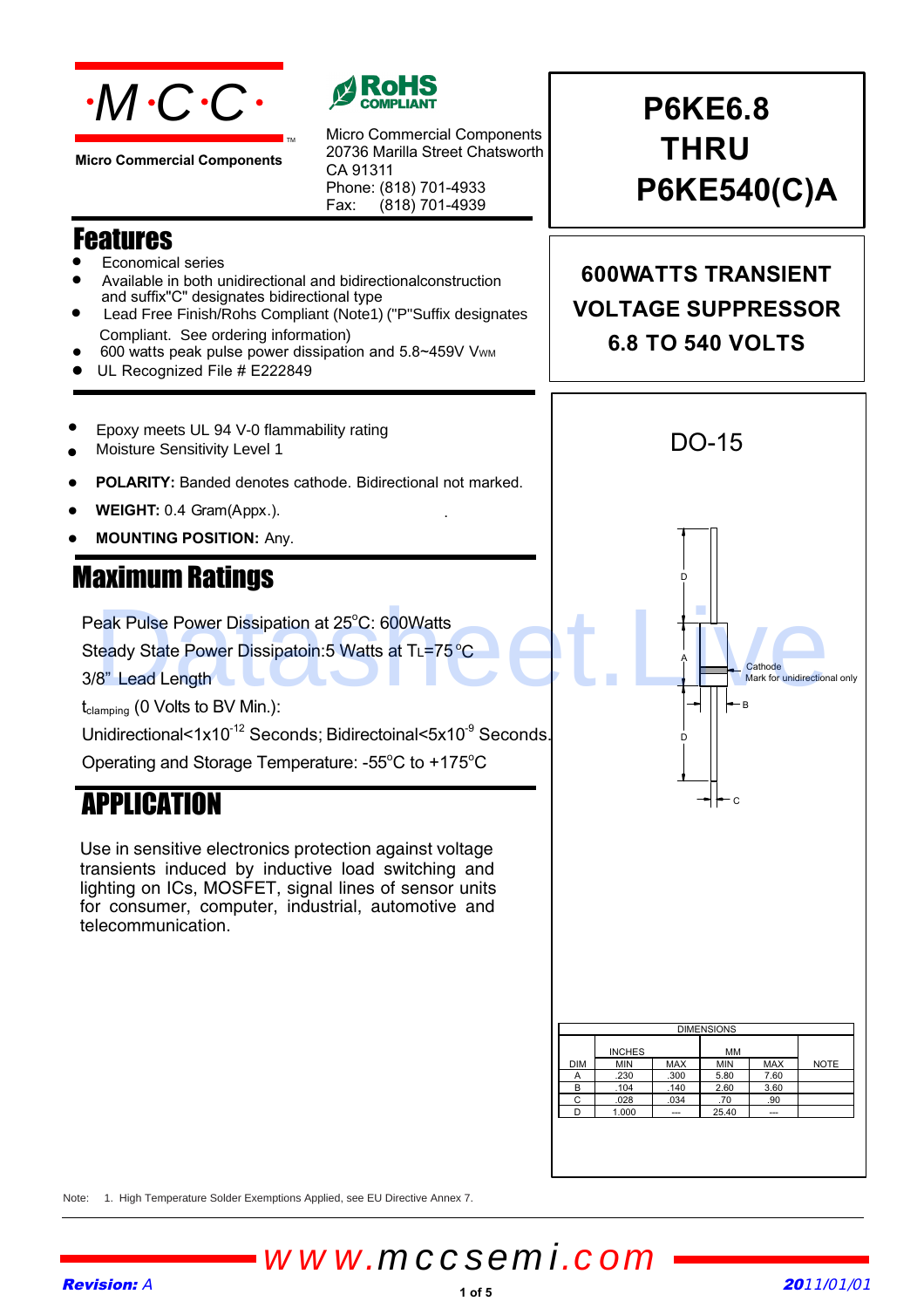## P6KE6.8 thru P6KE540A





#### **RATINGS AND CHARACTERISTICS CURVES**

 $(T_A = 25 \text{ }\textcircled{c}$  unless otherwise noted)





Figure 2. Pulse Power or Current versus Initial Junction Temperature



Figure 3. Pulse Waveform



Figure 4. Typical Junction Capacitance Uni-Directional



Figure 5. Power Derating Curve



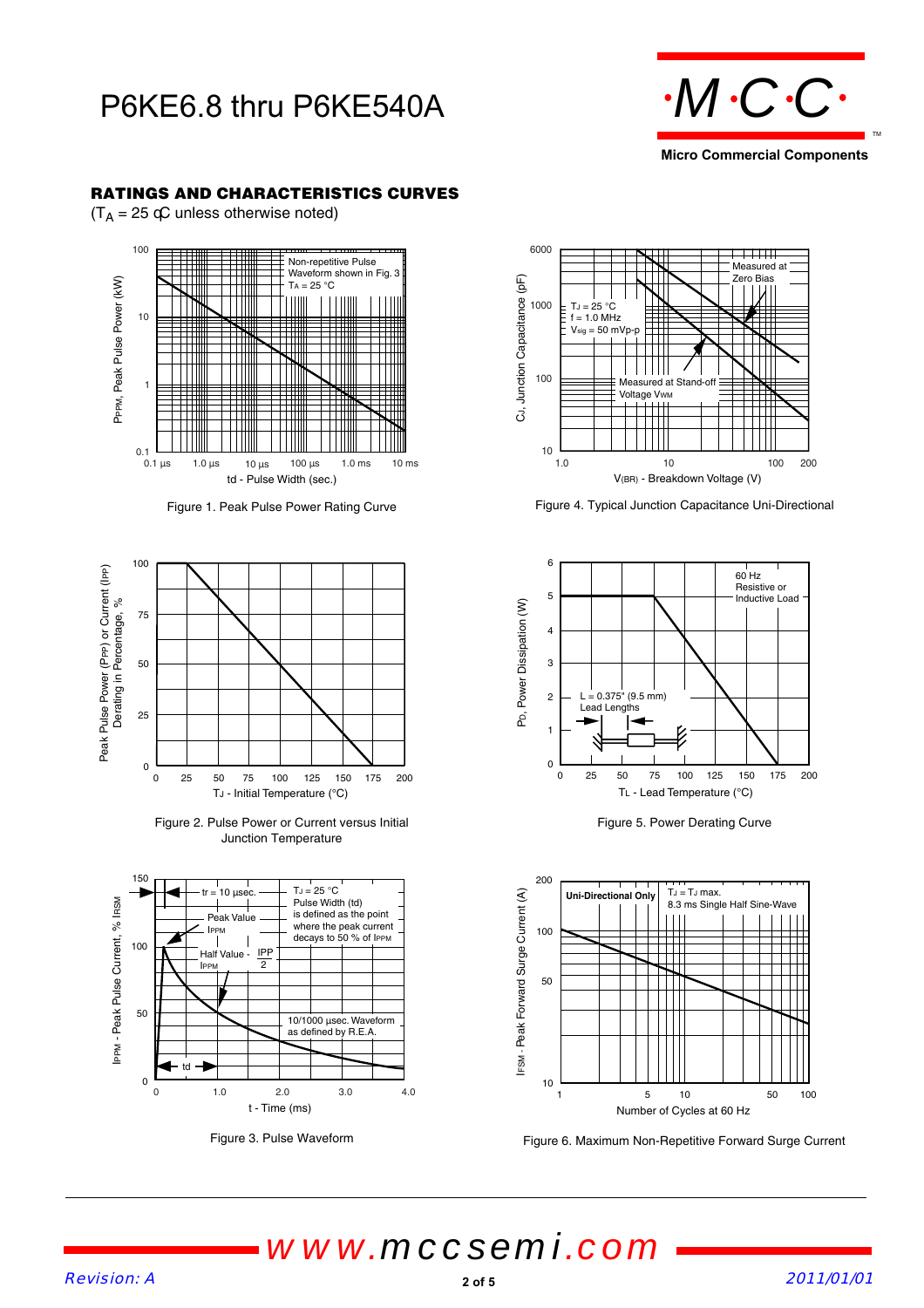# P6KE6.8 thru P6KE540A **MCCC**



MCC PART NUMBER **BREAKDOWN** VOLTAGE  $V_{(BR)}$   $\textcircled{1}_{T}$ (VOLTS) TEST CURRENT  $I_{\rm T}$ RATED STANDOFF VOLTAGE  $V_{WM}$ MAXIMUM REVERSE LEAKAGE  $I_D @V_{WM}$ **MAXIMUM** CLAMPING VOLTAGE  $V_C \otimes I_{PP}$ MAXIMUM PEAK PULSE CURRENT l<sub>pp</sub> MAX. TEMP COEFFICIENT OF  $\mathsf{V}_{\mathsf{BR}}$  $\mathsf{V}_{\mathsf{(BR)}}\left(\mathsf{T}\mathsf{A}\right)$ –55°C TO 100°C MIN | NOM | MAX | mADC | V | (µA) | V | A | % / °C P6KE6.8 | 6.12 | 6.8 | 7.48 | 10 | 5.5 | 1000 | 10.8 | 56 | .057 P6KE6.8A | 6.45 | 6.8 | 7.14 | 10 | 5.8 | 1000 | 10.5 | 57 | 0.57 P6KE7.5 | 6.75 | 7.5 | 8.25 | 10 | 6.05 | 500 | 11.7 | 51 | .061 P6KE7.5A | 7.13 | 7.5 | 7.88 | 10 | 6.4 | 500 | 11.3 | 53 | .061 P6KE8.2 | 7.38 | 8.2 | 9.02 | 10 | 6.63 | 200 | 12.5 | 48 | .065 P6KE8.2A | 7.79 | 8.2 | 8.61 | 10 | 7.02 | 200 | 12.1 | 50 | .065 P6KE9.1 | 8.19 | 9.1 | 10 | 1 | | 7.37 | 50 | 13.8 | 44 | 068 P6KE9.1A | 8.65 | 9.1 | 9.55 | 1 | 7.78 | 50 | 13.4 | 45 | .068 P6KE10 | 9.0 | 10 | 11 | 1 | 8.1 | 10 | 15 | 40 | 073 P6KE10A | 9.5 | 10 | 10.5 | 1 | 8.55 | 10 | 14.5 | 41 | 0.73 P6KE11 | 9.9 | 11 | 12.1 | 1 | 8.92 | 5 | 16.2 | 37 | 0.75 P6KE11A | 10.5 | 11 | 11.6 | 1 | 9.4 | 5 | 15.6 | 38 | 075 P6KE12 | 10.8 | 12 | 13.2 | 1 | 19.72 | 1 5 | 17.3 | 35 | 10.8 P6KE12A | 11.4 | 12 | 12.6 | 1 | 10.2 | 5 | 16.7 | 36 | .078 P6KE13 | 11.7 | 13 | 14.3 | 1 | 10.5 | 5 | 19 | 32 | 081 P6KE13A | 12.4 | 13 | 13.7 | 1 | 11.1 | 5 | 18.2 | 33 | .081 P6KE15 | 13.5 | 15 | 16.5 | 11 | 12.1 | 5 | 22 | 27 | 084 P6KE15A | 14.3 | 15 | 15.8 | 1 | 12.8 | 5 | 21.2 | 28 | .084 P6KE16 | 14.4 | 16 | 17.6 | 1 | 12.9 | 5 | 23.5 | 26 | 086 P6KE16A | 15.2 | 16 | 16.8 | 1 | 13.6 | 5 | 22.5 | 27 | 086 P6KE18 | 16.2 | 18 | 19.8 | 1 | 14.5 | 5 | 26.5 | 23 | 088 P6KE18A | 17.1 | 18 | 18.9 | 1 | 15.3 | 5 | 25.2 | 24 | 088 P6KE20 | 18 | 20 | 22 | 1 | 16.2 | 5 | 29.1 | 21 | 090 P6KE20A | 19 | 20 | 21 | 1 | 17.1 | 5 | 27.7 | 22 | 090 P6KE22 | 19.8 | 22 | 24.2 | 1 | 17.8 | 5 | 31.9 | 19 | .092 P6KE22A | 20.9 | 22 | 23.1 | 1 | 18.8 | 5 | 30.6 | 20 | 092 P6KE24 | 21.6 | 24 | 26.4 | 1 | 19.4 | 5 | 34.7 | 17 | 094 P6KE24A | 22.8 | 24 | 25.2 | 1 | 20.5 | 5 | 33.2 | 18 | .094 P6KE27 | 24.3 | 27 | 29.7 | 1 | 21.8 | 5 | 39.1 | 15 | .096 P6KE27A | 25.7 | 27 | 28.4 | 1 | 23.1 | 5 | 37.5 | 16 | 096 P6KE30 | 27 | 30 | 33 | 1 | 24.3 | 5 | 43.5 | 14 | 097 P6KE30A | 28.5 | 30 | 31.5 | 1 | 25.6 | 5 | 41.4 | 14.4 | 097 P6KE33 | 29.7 | 33 | 36.3 | 1 | 26.8 | 5 | 47.7 | 12.6 | 098 P6KE33A | 31.4 | 33 | 34.7 | 1 | 28.2 | 5 | 45.7 | 13.2 | 098 P6KE36 | 32.4 | 36 | 39.6 | 1 | 29.1 | 5 | 52 | 11.6 | 099 P6KE36A | 34.2 | 36 | 37.8 | 1 | 30.8 | 5 | 49.9 | 12 | .099 P6KE39 | 35.1 | 39 | 42.9 | 1 | 31.6 | 5 | 56.4 | 10.6 | 31.00 P6KE39A | 37.1 | 39 | 41 | 1 | 33.3 | 5 | 53.9 | 11.2 | .100 P6KE43 | 38.7 | 43 | 47.3 | 1 | 34.8 | 5 | 61.9 | 9.6 | 101 P6KE43A | 40.9 | 43 | 45.2 | 1 | 36.8 | 5 | 59.3 | 10.1 | .101 P6KE47 | 42.3 | 47 | 51.7 | 1 | 38.1 | 5 | 67.8 | 8.9 | .101 P6KE47A | 44.7 | 47 | 49.4 | 1 | 40.2 | 5 | 64.8 | 9.3 | .101 P6KE51 | 45.9 | 51 | 56.1 | 1 | 41.3 | 5 | 73.5 | 8.2 | .102 P6KE51A | 48.5 | 51 | 53.6 | 1 | 43.6 | 5 | 70.1 | 8.6 | 102 P6KE56 | 50.4 | 56 | 61.6 | 1 | 45.4 | 5 | 80.5 | 7.4 | 103 P6KE56A 53.2 56 58.8 1 47.8 5 77 7.8 .103 P6KE62 | 55.8 | 62 | 68.2 | 1 | 50.2 | 5 | 89 | 6.8 | 104 P6KE62A | 58.9 | 62 | 65.1 | 1 | 53 | 5 | 85 | 7.1 | 104 P6KE68 | 61.2 | 68 | 74.8 | 1 | 55.1 | 5 | 98 | 6.1 | 104 P6KE68A | 64.6 | 68 | 71.4 | 1 | 58.1 | 5 | 92 | 6.5 | 104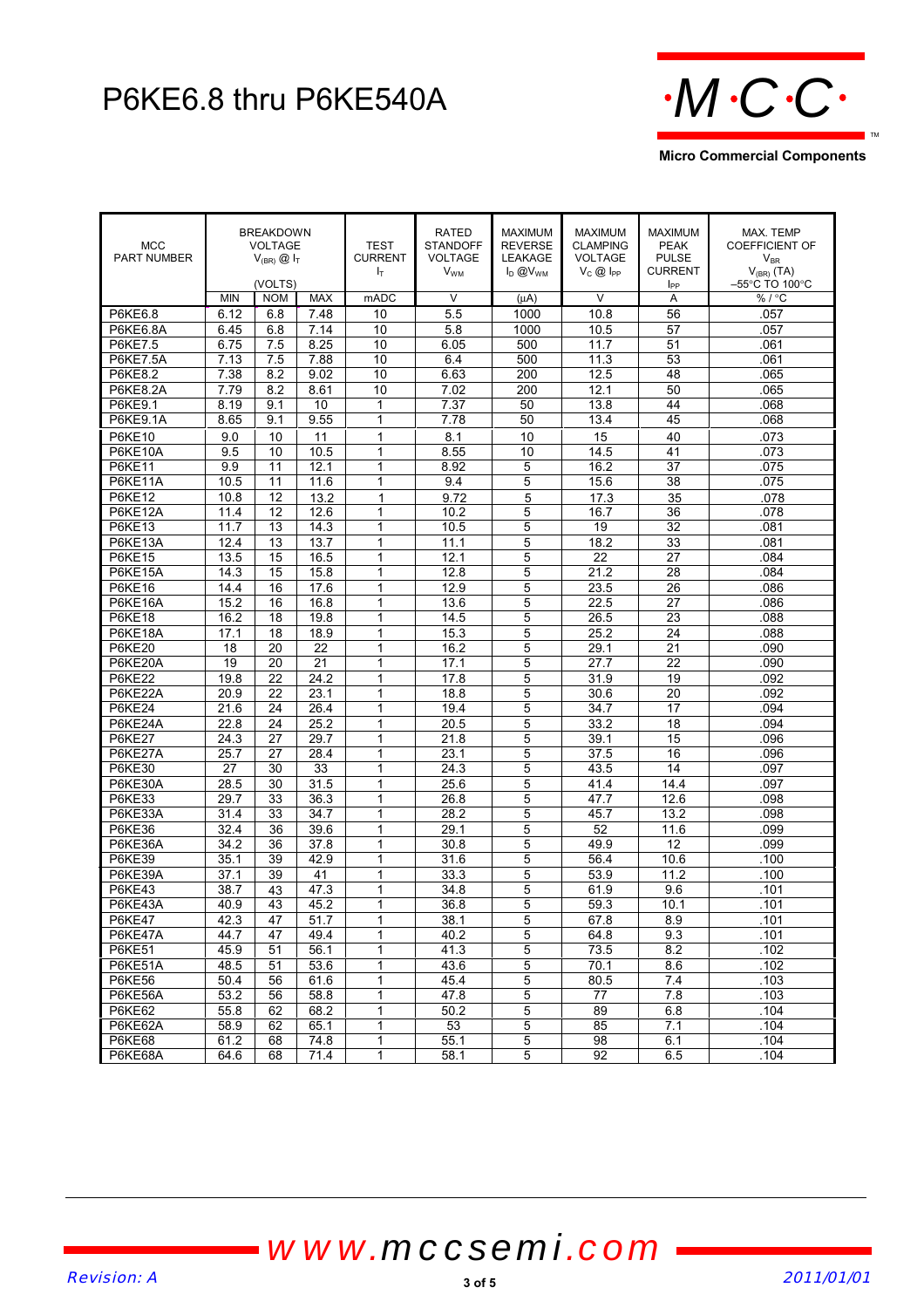## P6KE6.8 thru P6KE540A



| <b>MCC</b><br><b>PART NUMBER</b> | <b>BREAKDOWN</b><br><b>VOLTAGE</b><br>$V_{(BR)}$ $\omega$ $I_T$<br>(VOLTS) |            |            | <b>TEST</b><br><b>CURRENT</b><br>ŀт | <b>RATED</b><br><b>STANDOFF</b><br><b>VOLTAGE</b><br><b>V<sub>WM</sub></b> | <b>MAXIMUM</b><br><b>REVERSE</b><br>LEAKAGE<br>$I_D @V_{WM}$ | <b>MAXIMUM</b><br><b>CLAMPING</b><br><b>VOLTAGE</b><br>$V_C @$ I <sub>PP</sub> | <b>MAXIMUM</b><br><b>PEAK</b><br><b>PULSE</b><br><b>CURRENT</b><br>$I_{PP}$ | MAX. TEMP<br><b>COEFFICIENT OF</b><br>$V_{\rm BR}$<br>$V_{(BR)}$ (TA)<br>–55°C TO 100°C |
|----------------------------------|----------------------------------------------------------------------------|------------|------------|-------------------------------------|----------------------------------------------------------------------------|--------------------------------------------------------------|--------------------------------------------------------------------------------|-----------------------------------------------------------------------------|-----------------------------------------------------------------------------------------|
|                                  | <b>MIN</b>                                                                 | <b>NOM</b> | <b>MAX</b> | mADC                                | $\vee$                                                                     | (uA)                                                         | $\vee$                                                                         | A                                                                           | %/°C                                                                                    |
| <b>P6KE75</b>                    | 67.5                                                                       | 75         | 82.5       | 1                                   | 60.7                                                                       | 5                                                            | 108                                                                            | 5.5                                                                         | .105                                                                                    |
| P6KE75A                          | 71.3                                                                       | 75         | 78.8       | 1                                   | 64.1                                                                       | 5                                                            | 103                                                                            | 5.8                                                                         | .105                                                                                    |
| <b>P6KE82</b>                    | 73.8                                                                       | 82         | 90.2       | 1                                   | 66.4                                                                       | 5                                                            | 118                                                                            | 5.1                                                                         | .105                                                                                    |
| P6KE82A                          | 77.9                                                                       | 82         | 86.1       | 1                                   | 70.1                                                                       | 5                                                            | 113                                                                            | 5.3                                                                         | .105                                                                                    |
| <b>P6KE91</b>                    | 81.9                                                                       | 91         | 100        | $\overline{1}$                      | 73.7                                                                       | $\overline{5}$                                               | 131                                                                            | 4.5                                                                         | .106                                                                                    |
| P6KE91A                          | 86.5                                                                       | 91         | 95.5       | 1                                   | 77.8                                                                       | 5                                                            | 125                                                                            | 4.8                                                                         | .106                                                                                    |
| P6KE100                          | 90                                                                         | 100        | 110        | 1                                   | 81                                                                         | 5                                                            | 144                                                                            | 4.2                                                                         | .106                                                                                    |
| P6KE100A                         | 95                                                                         | 100        | 105        | 1                                   | 85.5                                                                       | 5                                                            | 137                                                                            | 4.4                                                                         | .106                                                                                    |
| P6KE110                          | 99                                                                         | 110        | 121        | 1                                   | 89.2                                                                       | 5                                                            | 158                                                                            | 3.8                                                                         | .107                                                                                    |
| <b>P6KE110A</b>                  | 105                                                                        | 110        | 116        | 1                                   | 94                                                                         | 5                                                            | 152                                                                            | 4.0                                                                         | .107                                                                                    |
| P6KE120                          | 108                                                                        | 120        | 132        | 1                                   | 97.2                                                                       | 5                                                            | 173                                                                            | 3.5                                                                         | .107                                                                                    |
| <b>P6KE120A</b>                  | 114                                                                        | 120        | 126        | 1                                   | 102                                                                        | 5                                                            | 165                                                                            | 3.6                                                                         | .107                                                                                    |
| P6KE130                          | 117                                                                        | 130        | 143        | 1                                   | 105                                                                        | $\overline{5}$                                               | 187                                                                            | 3.2                                                                         | .108                                                                                    |
| <b>P6KE130A</b>                  | 124                                                                        | 130        | 137        | 1                                   | 111                                                                        | 5                                                            | 179                                                                            | 3.3                                                                         | .108                                                                                    |
| P6KE150                          | 135                                                                        | 150        | 165        | 1                                   | 121                                                                        | 5                                                            | 215                                                                            | 2.8                                                                         | .108                                                                                    |
| <b>P6KE150A</b>                  | 143                                                                        | 150        | 158        | 1                                   | 128                                                                        | 5                                                            | 207                                                                            | 2.9                                                                         | .108                                                                                    |
| P6KE160                          | 144                                                                        | 160        | 176        | 1                                   | 130                                                                        | 5                                                            | 230                                                                            | 2.6                                                                         | .108                                                                                    |
| <b>P6KE160A</b>                  | 152                                                                        | 160        | 168        | 1                                   | 136                                                                        | 5                                                            | 219                                                                            | 2.7                                                                         | .108                                                                                    |
| P6KE170                          | 153                                                                        | 170        | 187        | 1                                   | 138                                                                        | 5                                                            | 244                                                                            | 2.5                                                                         | .108                                                                                    |
| <b>P6KE170A</b>                  | 161                                                                        | 170        | 179        | 1                                   | 145                                                                        | 5                                                            | 234                                                                            | 2.6                                                                         | .108                                                                                    |
| P6KE180                          | 162                                                                        | 180        | 198        | 1                                   | 146                                                                        | 5                                                            | 258                                                                            | 2.3                                                                         | .108                                                                                    |
| <b>P6KE180A</b>                  | 171                                                                        | 180        | 189        | 1                                   | 154                                                                        | 5                                                            | 246                                                                            | 2.4                                                                         | .108                                                                                    |
| P6KE200                          | 180                                                                        | 200        | 220        | 1                                   | 162                                                                        | 5                                                            | 287                                                                            | 2.1                                                                         | 108                                                                                     |
| <b>P6KE200A</b>                  | 190                                                                        | 200        | 210        | 1                                   | 171                                                                        | 5                                                            | 274                                                                            | 2.2                                                                         | .108                                                                                    |
| P6KE220                          | 198                                                                        | 220        | 242        | $\mathbf{1}$                        | 175                                                                        | 5                                                            | 344                                                                            | 1.8                                                                         | .108                                                                                    |
| <b>P6KE220A</b>                  | 209                                                                        | 220        | 231        | 1                                   | 185                                                                        | 5                                                            | 328                                                                            | 1.9                                                                         | .108                                                                                    |
| <b>P6KE250</b>                   | 225                                                                        | 250        | 275        | 1                                   | 202                                                                        | 5                                                            | 360                                                                            | 1.7                                                                         | .110                                                                                    |
| <b>P6KE250A</b>                  | 237                                                                        | 250        | 263        | 1                                   | 214                                                                        | 5                                                            | 344                                                                            | 1.8                                                                         | .110                                                                                    |
| P6KE300                          | 270                                                                        | 300        | 330        | 1                                   | 243                                                                        | 5                                                            | 430                                                                            | 1.4                                                                         | .110                                                                                    |
| <b>P6KE300A</b>                  | 285                                                                        | 300        | 315        | 1                                   | 256                                                                        | 5                                                            | 414                                                                            | 1.5                                                                         | .110                                                                                    |
| P6KE350                          | 315                                                                        | 350        | 385        | 1                                   | 284                                                                        | 5                                                            | 504                                                                            | 1.2                                                                         | .110                                                                                    |
| <b>P6KE350A</b>                  | 332                                                                        | 350        | 368        | 1                                   | 300                                                                        | 5                                                            | 482                                                                            | 1.3                                                                         | .110                                                                                    |
| P6KE400                          | 360                                                                        | 400        | 440        | $\mathbf{1}$                        | 324                                                                        | 5                                                            | 574                                                                            | 1.05                                                                        | .110                                                                                    |
| <b>P6KE400A</b>                  | 380                                                                        | 400        | 420        | 1                                   | 342                                                                        | 5                                                            | 548                                                                            | 1.1                                                                         | .110                                                                                    |
| P6KE440                          | 396                                                                        | 440        | 484        | 1                                   | 356                                                                        | 5                                                            | 631                                                                            | 0.99                                                                        | .110                                                                                    |
| <b>P6KE440A</b>                  | 418                                                                        | 440        | 462        | $\overline{1}$                      | 376                                                                        | $\overline{5}$                                               | 600                                                                            | 1.04                                                                        | .110                                                                                    |
| P6KE480                          | 432                                                                        | 480        | 528        | 1                                   | 389                                                                        | 5                                                            | 686                                                                            | 0.88                                                                        | .110                                                                                    |
| <b>P6KE480A</b>                  | 456                                                                        | 480        | 504        | 1                                   | 408                                                                        | 5                                                            | 658                                                                            | 0.91                                                                        | .110                                                                                    |
| P6KE510                          | 459                                                                        | 510        | 561        | $\mathbf{1}$                        | 413                                                                        | 5                                                            | 729                                                                            | 0.82                                                                        | .110                                                                                    |
| <b>P6KE510A</b>                  | 485                                                                        | 510        | 535        | $\mathbf{1}$                        | 434                                                                        | 5                                                            | 698                                                                            | 0.86                                                                        | .110                                                                                    |
| <b>P6KE540</b>                   | 486                                                                        | 510        | 594        | 1                                   | 437                                                                        | 5                                                            | 772                                                                            | 0.78                                                                        | .110                                                                                    |
| <b>P6KE540A</b>                  | 513                                                                        | 510        | 567        | 1                                   | 459                                                                        | 5                                                            | 740                                                                            | 0.81                                                                        | .110                                                                                    |

**Notes: For bidirectional types having Vwm of 10 Volts and less,the IR limit is double.** For parts without A, the VBR is +/- 10%.